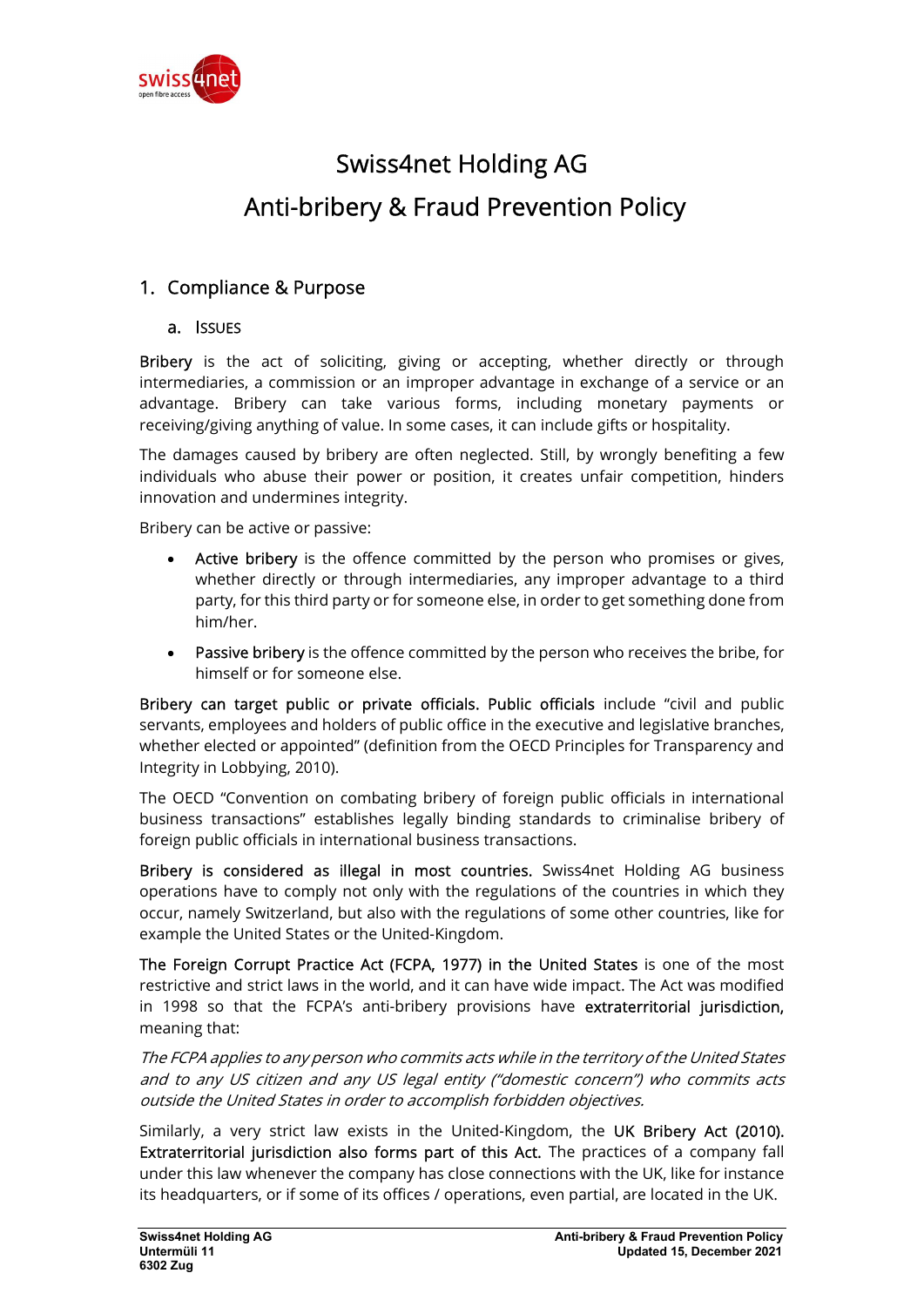

Swiss4net Holding AG shareholders comply with these laws for their own business operations, and therefore expect their subsidiaries, including Baden Fibre Networks AG and Ticino Fibre Networks SA (together "Swiss4net"), to comply with them too. It is therefore important for Swiss4net to protect itself against bribery risks, by setting up an anti-bribery policy, which applies to all Swiss4net employees.

# b. RISKS

Bribery can involve relationships with private business partners as well as public officials, government representatives or local authorities.

In Switzerland, bribery is illegal and the sanctions may apply both to:

- The company involved (legal entity),
- The individuals who originated the bribe.

The offences of bribery of public officials and bribery in the private sector are codified in the Swiss Criminal Code (Articles  $322^{\text{ter}}$  to  $322^{\text{decies}}$ ). The offence of private commercial bribery in the context of the distortion of competition is codified in Article 4a of the Act against Unfair Practices.

Switzerland is a signatory to three international anti-corruption conventions:

- The 34 Organisation for Economic Cooperation and Development (OECD) nations and Argentina, Brazil, Bulgaria, Russia, Colombia, Latvia and South Africa have signed the Convention on Combating Bribery of Foreign Public Officials in International Business Transactions 1997. Signatory states have amended their legislation to make the bribery of foreign public officials a punishable offence. A far-reaching monitoring program established under the convention ensures that its provisions are enacted and enforced in all signatory states.
- In 1999 the Criminal Law Convention on corruption was passed under the auspices of the Council of Europe. The convention's substantive provisions go beyond the OECD convention in so far as they prescribe the general minimum requirements for criminal law provisions required to fight private and public corruption. Switzerland acceded to the Criminal Law Convention and its 2003 Additional Protocol (both ratified on March 31 2006) and joined the Council of Europe's Group of States against Corruption in 2006.
- The UN Convention against corruption was signed by more than 140 countries, including Switzerland, in December 2003 and came into force in 2005. It differs from the OECD and Council of Europe conventions due to its universal nature and the inclusion of provisions requiring the restitution of funds acquired through illegal and corrupt practices. The UN Convention was ratified by Switzerland in September 2009.

# c. SWISS4NET HOLDING AG STRATEGY

Swiss4net has defined a code of conduct which describes fundamental principles to combat bribery.

The rules presented in Chapter 3 hereafter enable each Swiss4net employee to comply with the current regulations. They apply globally to the managers and employees from Swiss4net and its subsidiaries. They also apply to consultants and other third parties who work on behalf of Swiss4net, as well as suppliers, partners, and other entities involved.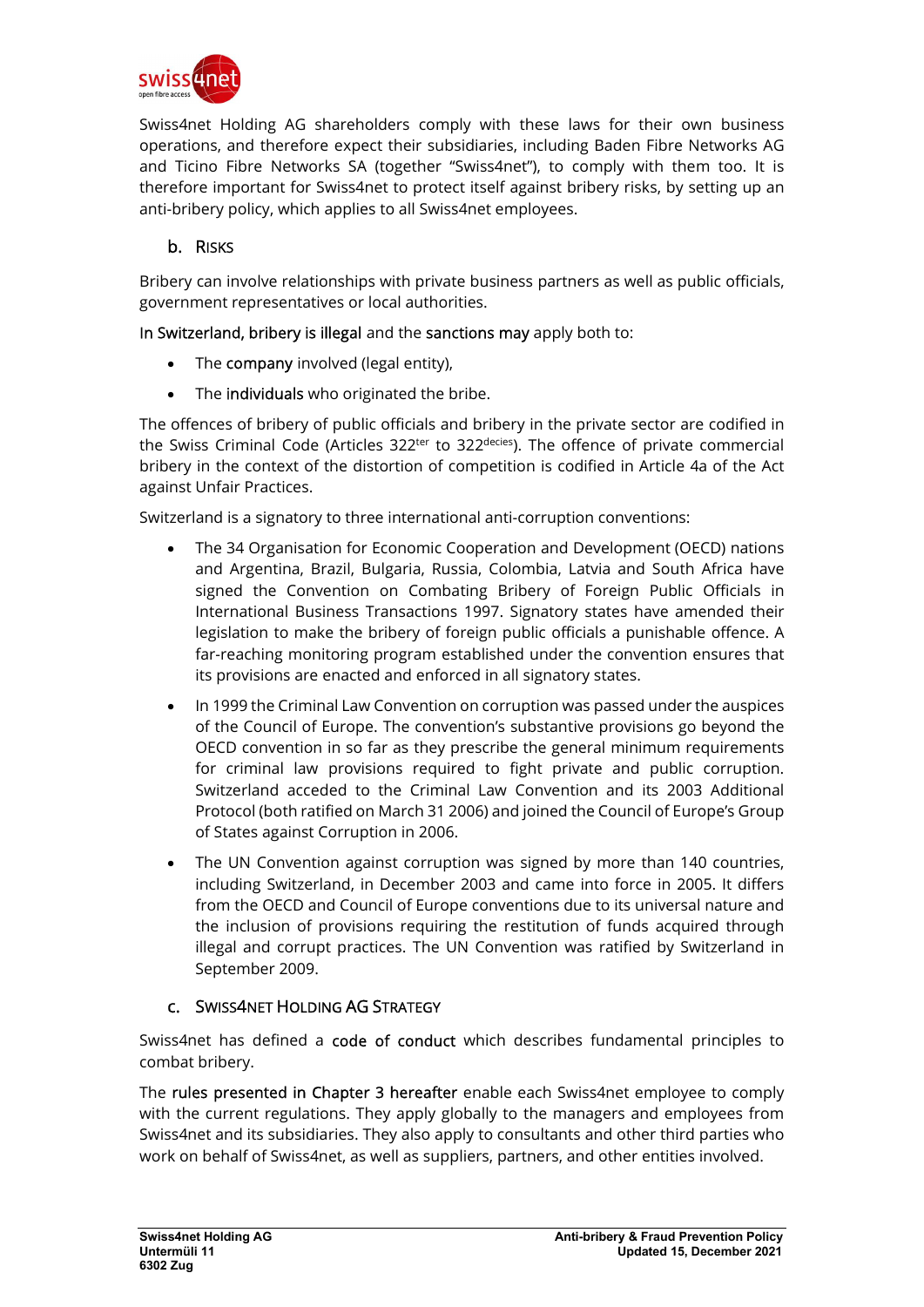

Finally, in case of a question or need for assistance on compliance or how to implement a specific rule originating from the anti-bribery policy, an employee can ask his/her manager or liaise with Arcus' Compliance team.

# 2. Swiss4net Principle

Swiss4net Holding AG does not tolerate any bribery act (zero tolerance approach). No business deal in Switzerland or in a foreign country, whatever it may be, can ever justify putting the reputation of Swiss4net Holding AG, its subsidiaries, its shareholders and its employees at risk.

Bribery is against the Law and against everything we stand for.

The policies described hereafter explain in detail how to act on behalf of Swiss4net with the utmost honesty and integrity. They specify clearly and concisely what is allowed and what is forbidden. It is a guide designed to help each employee conduct his/her activities (sales, purchasing, etc.) in full compliance with all legal and regulatory requirements, as well as Swiss4net's ethical principles.

These policies apply to Swiss4net Holding AG and all of its subsidiaries (the "Group" or "Swiss4net").

# 3. Anti-Bribery Policies

# a. GIFTS, HOSPITALITY & ENTERTAINMENT SERVICES

Gifts are advantages of all sorts which are offered as a sign of recognition, in order to build or keep good relationships with professional partners. They can be offered on specific occasions, like for example during the year's end celebrations, for a wedding, etc.

Hospitality generally includes beverages, meals, and accommodation.

Entertainment generally includes invitations to cultural shows, concerts, or sporting events.

For any gift offered or service provided which deals with hospitality or entertainment, the following rules apply to Group companies:

- The gift or service offered is not aimed to obtain an improper advantage.
- The gift or service offered is permitted by the Law.
- It is appropriate to the business relationship.
- It must be occasional and infrequent.
- The manager is systematically informed about this gift / service, if possible beforehand.

Moreover, the gift is reasonable in value, appropriate to the beneficiary, to the circumstances and occasion. The circumstances and the value of the gift or service provided must not create an appearance of bad faith or impropriety and should not reasonably be misunderstood by the beneficiary as a bribe, even later on.

There is increased sensitivity and scrutiny of dealings with public officials because this has traditionally been an area where bribery activity is more likely to occur. It is therefore important that employees be cognizant of these risks in their dealings and interactions with public officials and consider how their actions may be viewed. For example, payments to close relatives of public officials may be treated by enforcement authorities as direct payments to the public officials and, therefore, may constitute violations of law.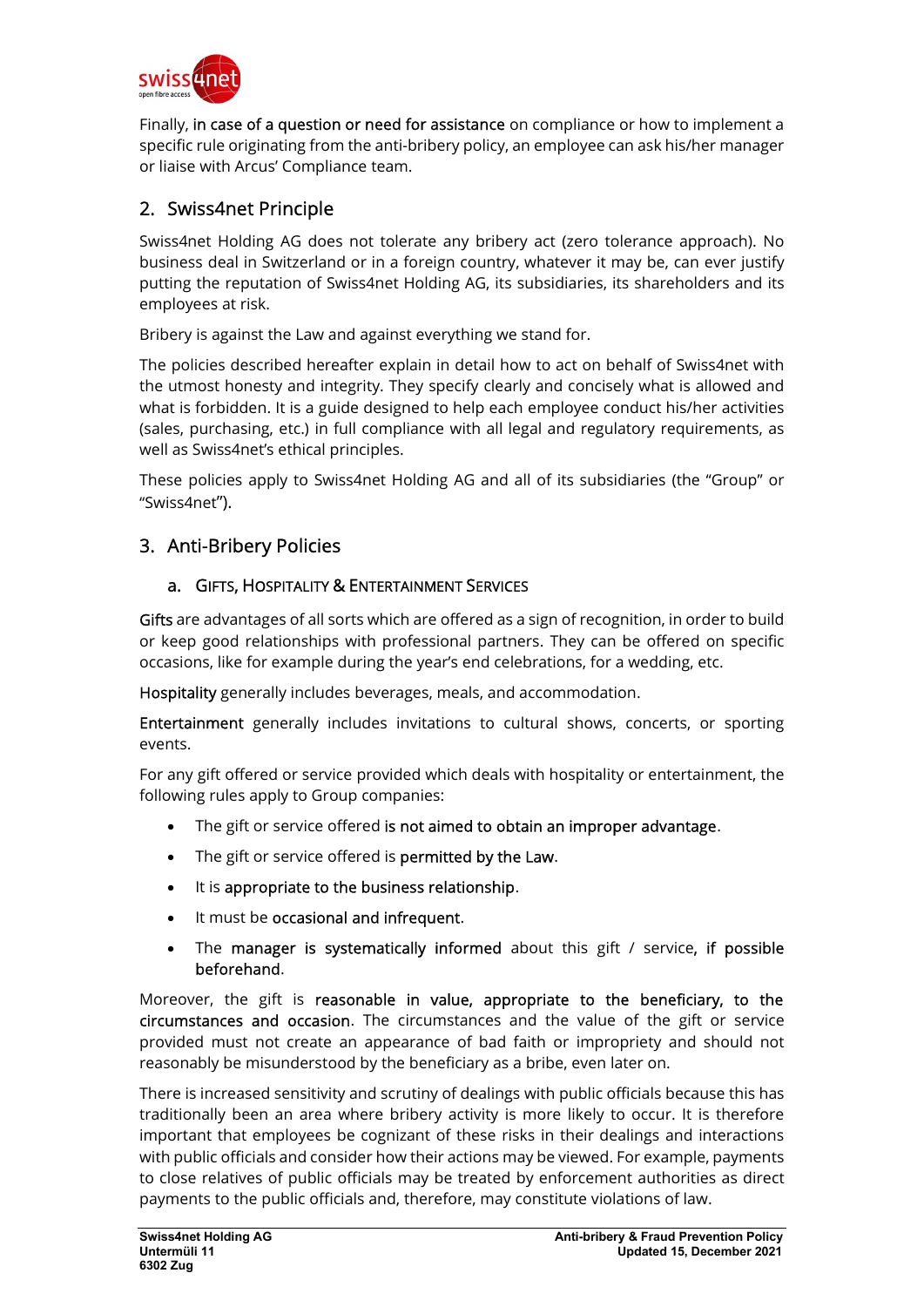

Offering gifts is prohibited over anticipated or pending decisions, such as: calls for tenders, granting of authorisations, signing of sales contracts, changes in legislation or regulations, particularly if the beneficiary has direct or indirect decision-making responsibility.

#### Offering or receiving money in cash is forbidden.

# b. FACILITATION PAYMENTS

Facilitation payments are small amounts generally paid to public agents to facilitate or speed up routine public actions, like issuing authorisations, licenses, permits, or clearing goods.

Swiss4net prohibits facilitation payments. This policy applies also when local laws allow such payments.

#### c. LOBBYING

Lobbying is the oral or written communication with a public official to influence legislation, policy or administrative decisions (Definition from the Principles for Transparency and Integrity in Lobbying, OECD, 2010).

Employees should not engage in lobbying activities on behalf of Swiss4net companies without the prior written approval of the Managing Director or managers designated to approve such activities.

#### d. POLITICAL DONATIONS & CHARITABLE DONATIONS

Swiss4net does not make company political contributions in any form.

In the case of a charity, donations are authorized only if:

- The company clearly posts its commitment in this charity,
- This donation does not aim to influence some official action or gain an undue advantage.

In case an employee is being asked to contribute to a charity, he/she needs to ask previously for the approval of Swiss4net Managing Director.

#### Payments on personal bank accounts or made in cash are prohibited.

#### e. AGENTS, CONTRACTORS & SUPPLIERS

Resorting to intermediaries must be as far as possible avoided. When it is however necessary to recruit, pay, or work with an intermediary, the person in charge should:

Have serious and documented reasons,

- Take the necessary measures to obtain information on the intermediary before entrusting him to do the work,
- Control the intermediary while he / she carries out the service, and avoid any inappropriate behavior,
- React adequately to any sign which could indicate some inappropriate behavior,
- Ensure that the service carried out by the intermediary is real and answers Swiss4net or its subsidiaries' specifications,
- Ensure that the price of the service is not higher than the prices usually applied in the market.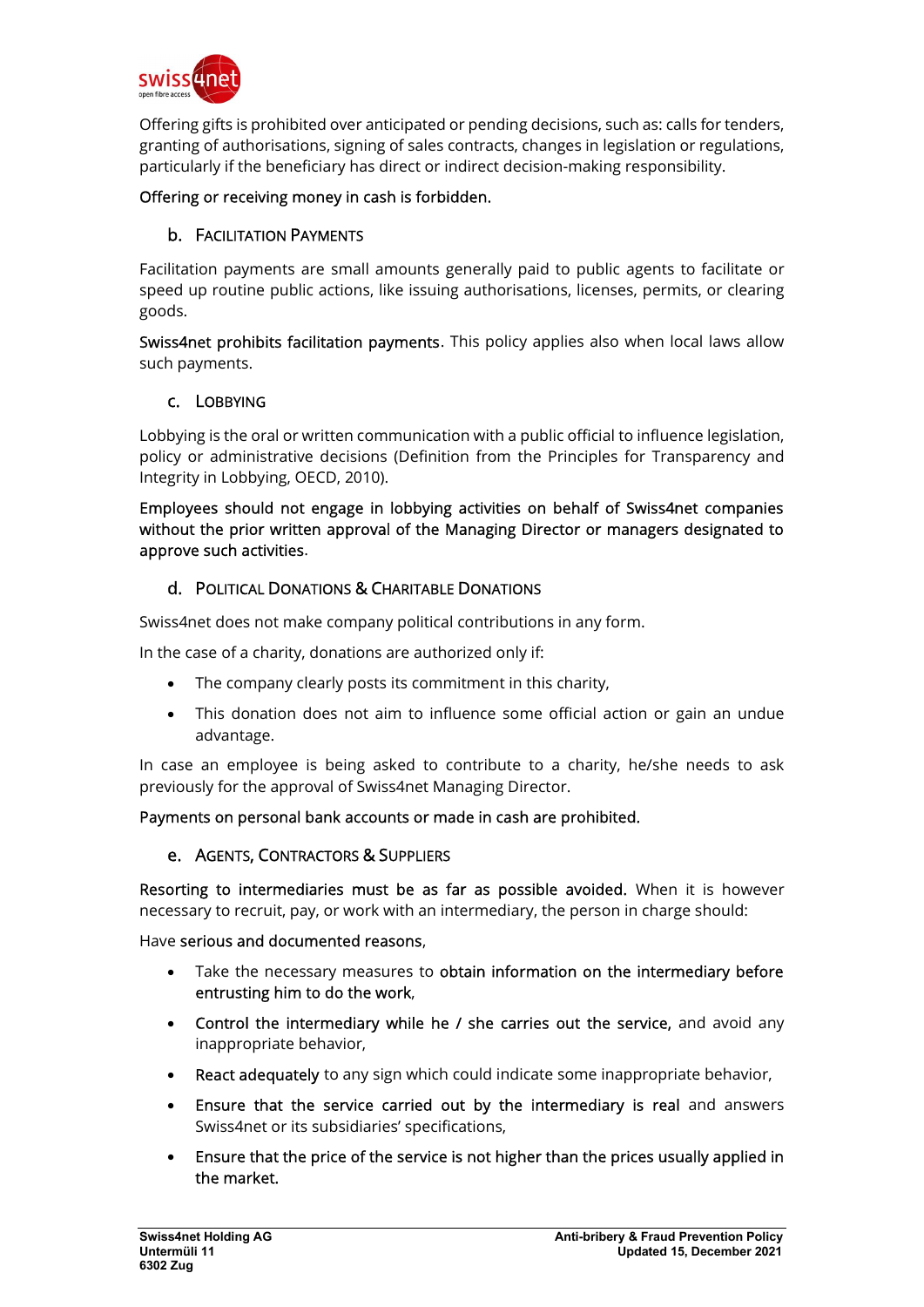

Anti-bribery clauses validated by an internal legal adviser must be specified in the agreements with these intermediaries.

# f. RECORD-KEEPING & ACCURATE RECORDING

All transactions on behalf of Swiss4net or its subsidiaries must be transparent, documented, and coded to company accounts which accurately reflect their nature. These sales recordings (accounts, invoices, email or paper correspondence…) must be sufficiently detailed so that the purpose and amount of any such payment are clear and explicit.

#### No false, misleading or artificial entries should never be made in the books and records of Swiss4net or its subsidiaries for any reason.

# g. ACQUISITIONS, JOINT-VENTURES & MINORITY INTERESTS

Swiss4net companies' man be involved in acquiring companies, making minority investments and seeking strategic partnerships. In addition to economic valuation, Swiss4net must also look at other relevant business aspects including any exposure to criminal liability.

Strategic partners, agents, suppliers are not allowed to pay bribes on behalf of Swiss4net companies. Partners who do not have a zero-tolerance approach towards bribery should be disregarded.

A due diligence procedure must be implemented with every new partner in order notably to establish its anti-bribery references. An investigation on its reputation and its business conduct in the past can also be carried out. Anti-bribery clauses validated by an internal or external legal adviser must be specified in the agreements with these partners.

# 4. Fraud Prevention Policies

# a. PURPOSE

The Board of Swiss4net Holding AG recognises that, like any other company, the Group faces the risk of fraud. The risks of fraud include the following: strategic risks, risks of damage to image and reputation, economic and financial risks, and risks to internal cohesiveness.

This section sets forth the fundamental principles that apply to the Group with respect to the prevention of fraud. These principles apply to all Group companies.

# b. FUNDAMENTAL PRINCIPLES

"Zero tolerance". Local customs, needs, profits or benefits received or expected can never justify the use of fraudulent practices.

The Group is committed to preventing fraud that may originate from its employees or third parties (partners, suppliers, clients, etc.).

In the event of fraud or attempted fraud, any useful investigations will be undertaken and carried out to their conclusion. Appropriate decisions will be made in order to protect the Group's interests.

The Group periodically tests the relevance and effectiveness of the methods it has put in place to fight against fraud. Fraud prevention methods put in place so far include, inter alia, 4-eye principle of approving financial transaction as also in e-banking authorised and cyber security measures as described in the Information Security and Cybersecurity Policy.